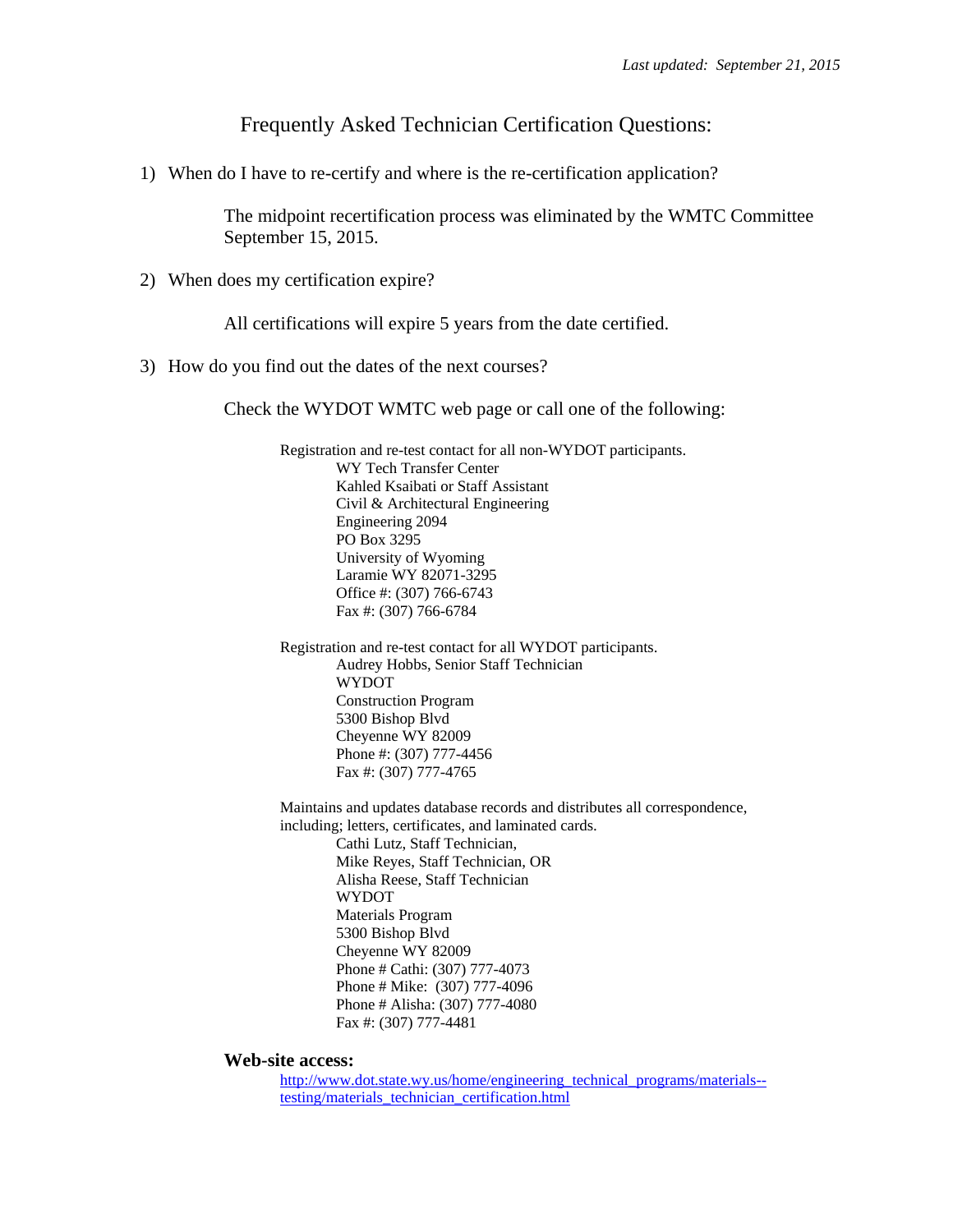4) I've lost my card. Can you send me a new one?

Contact Cathi Lutz, Mike Reyes, or Alisha Reese listed in Item #3.

5) How do I register for the next class?

Registration forms can be found in the current year brochure on the WYDOT's WMTC web, page 4.

Non WYDOT – fill out application and mail to WY Tech Trans Center - listed in Item #4.

WYDOT – contact resident engineer to sign up for classes. Audrey Hobbs processes all WYDOT applications – listed in Item #4.

6) What was my test score? (Why can't you tell me except when I fail?)

If you pass with a 70% or better, congratulations. This is not meant to be a competition. Failed scores are released to give the student an idea of how much extra studying should be done to pass the written retest.

7) How long is the Qualification good? Do I have to take the certified classes and tests before the qualification expiration date?

> Qualification is good for 1 construction season. It expires on January  $31<sup>st</sup>$  of the following year. You must get certified before the next construction season. You may only be qualified 1 time for Soils & Aggregates, Asphalt Concrete, and Portland Cement Concrete.

8) Can I get a list of the certification types and expiration dates of certified or qualified people?

Yes. Access the website "Certification Search" link and select the search criteria.

## **Web-site access:**

http://www.dot.state.wy.us/home/engineering\_technical\_programs/materials- testing/materials\_technician\_certification.html

9) I have my ACI results but not my WYDOT results, when will I have those?

WYDOT Portland Cement Concrete results are available from 1 to 5 days after seminar date.

ACI results take an average of 3 weeks to be processed.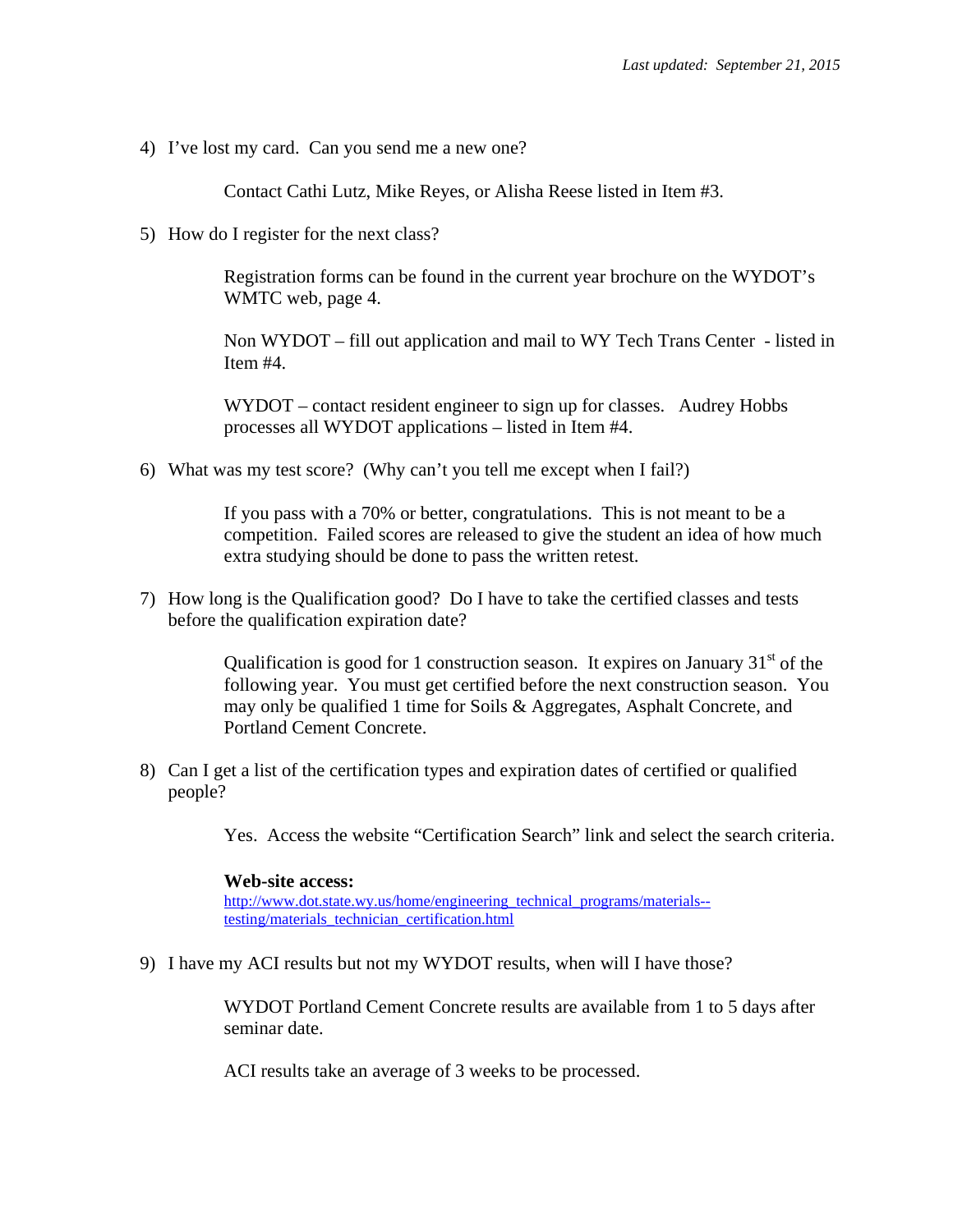You will be notified in 1 to 5 days if you failed the WYDOT performance and/or written portion of the Portland Cement Concrete seminar. Once ACI forwards their results all those passing both the WYDOT and ACI portions will be notified and presented with their certification letter, card, and certificate.

If you fail the ACI portion, it is your responsibility to set up a retest date with ACI. Please be sure retest results are forwarded to the Materials Program for processing. See Item #3 for contact information.

10) If I take the written re-test and fail, what happens?

If you fail the written re-test, you must take the entire certification class again.

11) How can I contact ACI to find out my results?

ACI results will be posted on ACI's website.

www.concrete.org/certification/cert.asp

12) Why are all the classes held in Laramie?

The classes are held in Laramie because they are administered by the University of Wyoming. There are classrooms and testing facilities made available for the classes.

13) Why are all the tests given every year the same except for just a few questions changed around?

> Specifications are updated frequently, and performance is checked to see if procedures are being followed.

14) Why are there so many questions pertaining to design rather than field operations?

 To be a well rounded tester and technician, the information learned enhances the technician's knowledge base and builds a stronger foundation and credibility.

15) Why can't there be some indication on the WYDOT written test results in regards to the failed portions of the tests so can restudy these areas before the retest?

> You can contact Dr. Khaled Ksaibati at the University of Wyoming (307) 766- 6230. He can review your test with you and tell you the needed areas to be further studied.

16) Why do veteran employees need to recertify as far as taking the written and performance tests every 5 years?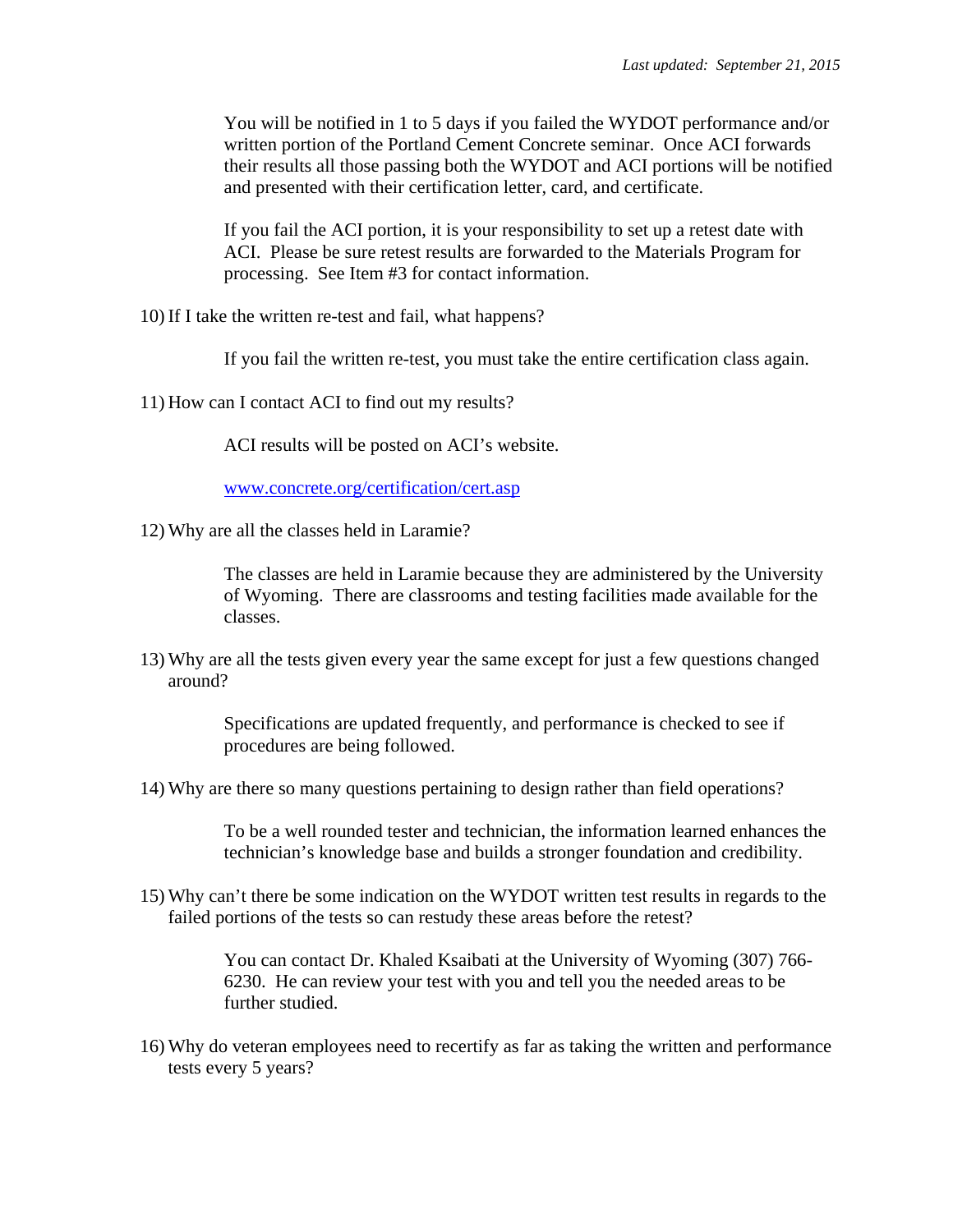As stated in Item #18 above, specifications are updated frequently, and performance is checked to see if procedures are being followed. Everyone needs to be updated on current specifications and procedures.

17) Why should new employees not attend the certification classes?

Unless the new employees are well trained in testing, they should not attend. This course is a certification class and not meant to be used as a training class. It is suggested new employees attend the Materials Program Lab School before enrolling in the certification classes. Contact Mike Reyes, Field Services Supervisor Materials Program (307) 777-4096 for more information.

18) Is there any on-line testing or renewal opportunities available?

Not at this time.

19) To be WYDOT certified for Portland Cement Concrete, why can't the ACI certification be accepted as being certified?

> ACI covers only testing procedures. WYDOT certification covers the specifications and Wyoming modified procedures.

20) Why do I have to figure pay factors?

 Although most of the computer spreadsheet applications calculate the pay factor, it is still necessary to know how to calculate the pay factor in case a computer is unavailable.

21) Why are there so many pay factor questions on the test?

The amount of pay factor questions on the test has been significantly reduced. While teaching the class Dr. Ksaibati emphasizes the importance of the pay factor information and reminds the class the written test is open book.

22) Why can I only qualify once?

 Being qualified means you are in training to be certified. After one year of training, should be ready to take the next step in the process to get certified.

23) How many people are allowed in each certification class?

## 10 WYDOT

15 Contractors, Engineering, or Consultant Company employees

 If one group does not use its quota people from the other group will be registered to fill the classes.